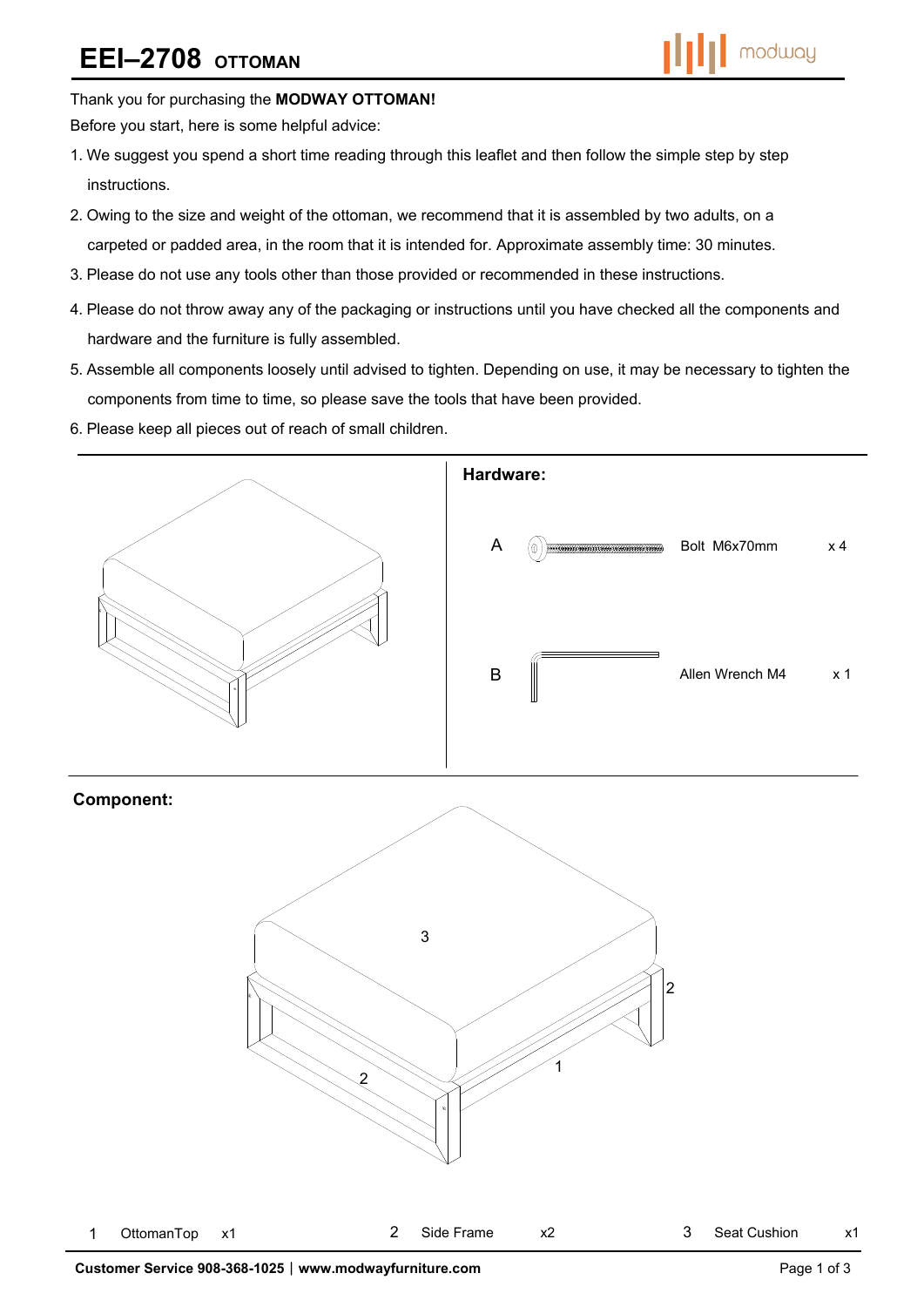# **EEI–2708 OTTOMAN**



#### **STEP 1:**

Please put 1 piece of **Side Frame (2)** on a carpeted or padded area.

Insert the tenon on **Ottoman Top (1)** into the rabbet on the **Side Frame (2)** as shown.



#### **STEP 2:**

Carefully position the assembled **Ottoman Top (1)** and **Side Frame (2)** as shown. Insert the tenon on **Ottoman Top (1)** into the rabbet on the other **Side Frame (2)**.